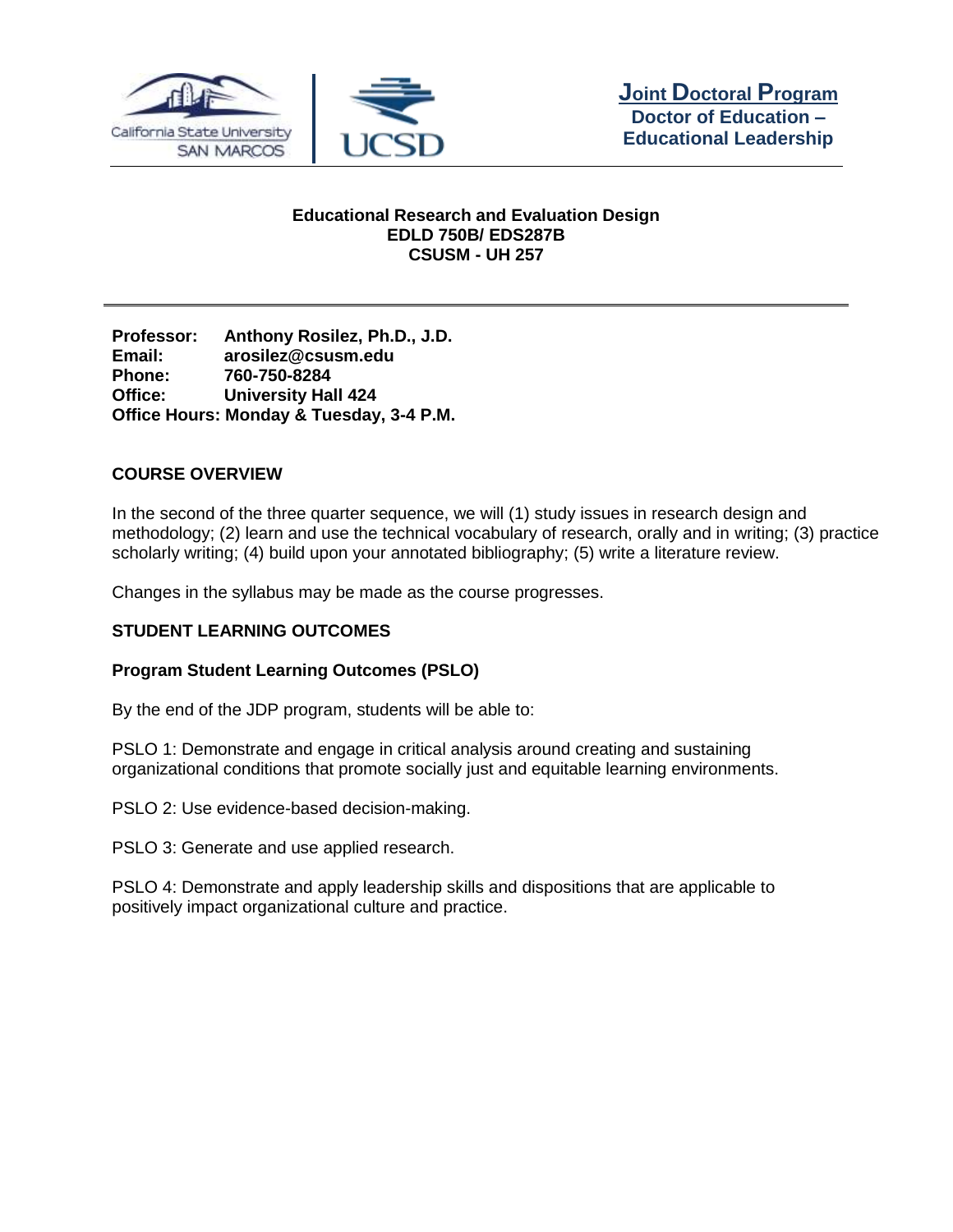## **Course Student Learning Outcomes (CSLO)**

(Note: The information in parentheses after each CSLO indicates the PSLO that the CSLO supports.)

Students will be able to:

CSLO 1: Accurately use, verbally and in writing, the vocabulary of quantitative and qualitative research methodologies and research designs. (PSLO 1, 2, 3 at a beginning level.)

CSLO 2: Critically analyze research to determine if it trustworthy. (PSLO 2 and 3 at a beginning level.)

CSLO 3: Recognize the importance of protection of human subjects and demonstrate knowledge of the procedures for submitting a research proposal to the *IRB*. (PSLO 3 at a beginning level.)

CSLO 4: Develop a thirty entry annotated bibliography around a topic identified by the student. (PSLO 3 at a beginning level.)

CSLO 5: Write a scholarly review of the literature addressing a specific topic identified by the student. (PSLO 3 at a beginning level.)

## **CSUSM - School of Education Mission & Vision Statement**

*(Adopted by SOE Governance Community, January 2013)*

#### *Vision*

To serve the educational needs of local, regional, and global communities, the School of Education advances innovative practice and leadership by generating, embracing, and promoting equitable and creative solutions.

## *Mission*

The mission of the School of Education community is to collaboratively transform education. We:

- Create community through partnerships
- Promote and foster social justice and educational equity
- Advance innovative, student-centered practices
- Inspire reflective teaching and learning
- Conduct purposeful research
- Serve the School, College, University, and Community

## **Basic Tenets of our Conceptual Framework**

- Student centered education
- Research and theory specific to the program field inform practice
- Connections and links between coursework and application
- Strong engagement between faculty and candidates
- Co-teaching clinical practice
- Culturally responsive pedagogy and socially just outcomes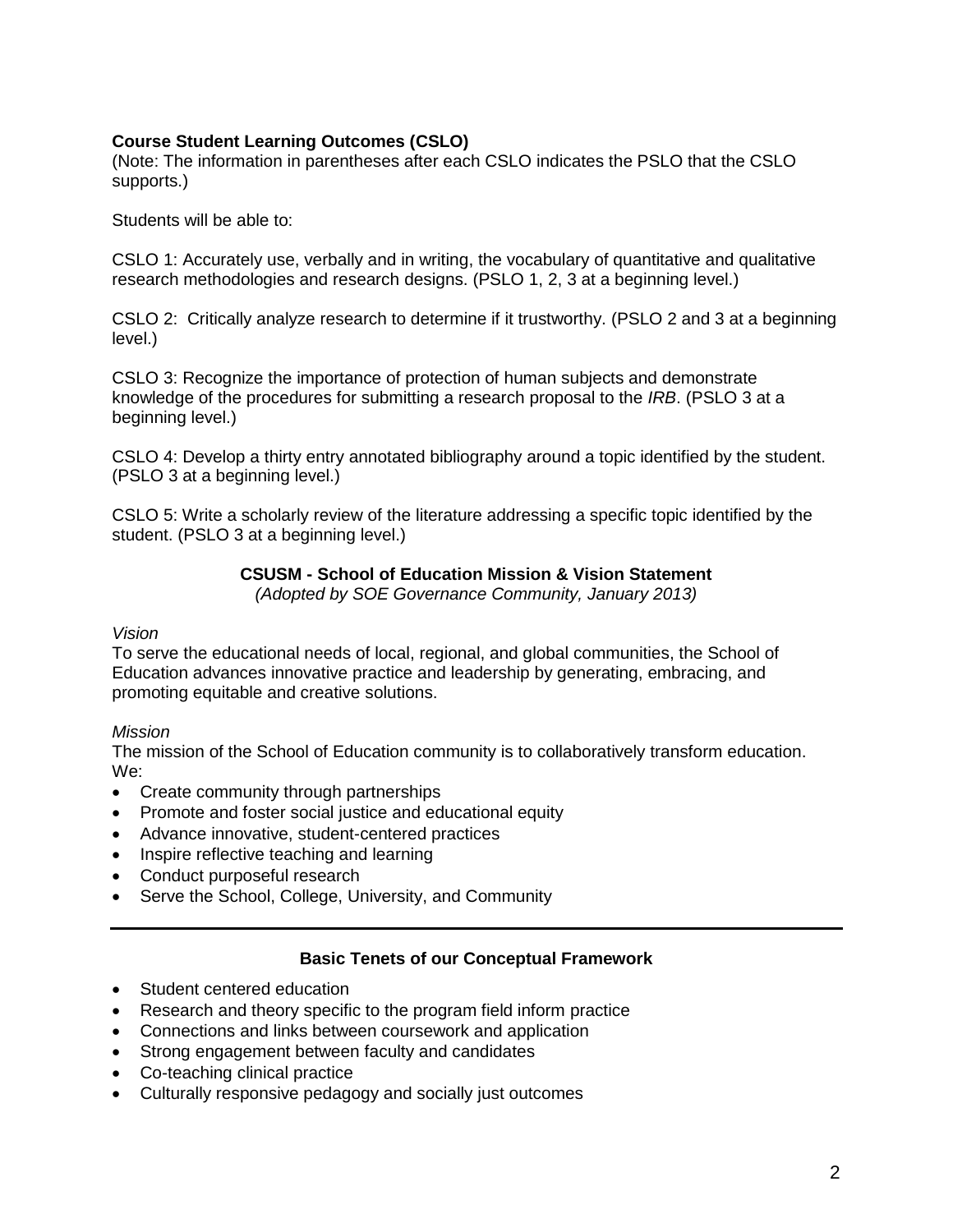### **GENERAL CONSIDERATIONS**

#### **Joint Doctoral Program Attendance Policy**

Students *must* participate in 80% of the course sessions to receive an A for this course. Additional absences may further impact the course grade. If the absence is predictable (e.g. professional obligation), the student should inform the instructor ahead of time. If the absence is unanticipated, the student should initiate contact with the instructor as soon as possible. Notification of an absence does not constitute an excuse. Accumulated tardies will impact the participation portion of the student's grade.

#### **CSUSM Accommodation Services**

Candidates with disabilities who require reasonable accommodations must be approved for services by providing appropriate and recent documentation to the Office of Disable Student Services (DSS). This office is located in Craven Hall 4300, and can be contacted by phone at (760) 750-4905, or TTY (760) 750-4909. Candidates authorized by DSS to receive reasonable accommodations should meet with their instructor during office hours or, in order to ensure confidentiality, in a more private setting.

#### **CSUSM Academic Honesty Policy**

"Students will be expected to adhere to standards of academic honesty and integrity, as outlined in the Student Academic Honesty Policy. All written work and oral assignments must be original work. All ideas/materials that are borrowed from other sources must have appropriate references to the original sources. Any quoted material should give credit to the source and be punctuated with quotation marks.

Students are responsible for honest completion of their work including examinations. There will be no tolerance for infractions. If you believe there has been an infraction by someone in the class, please bring it to the instructor's attention. The instructor reserves the right to discipline any student for academic dishonesty in accordance with the general rules and regulations of the university. Disciplinary action may include the lowering of grades and/or the assignment of a failing grade for an exam, assignment, or the class as a whole."

#### **OUR LEARNING COMMUNITY**

The following Community Agreements and Teaching/Learning philosophy will serve as the foundational principles by which we relate to each other as we learn together. As a community, we can add specifics to these principles as we need.

#### **Community Agreements**

- We speak from our own experience
- We are open to hearing others
- We share air time
- We are willing to have our thinking challenged
- We respect confidentiality
- We share experiences that are issue focused, not necessarily who said it or where
- Each of us participates using a "value added" approach by expanding upon ideas,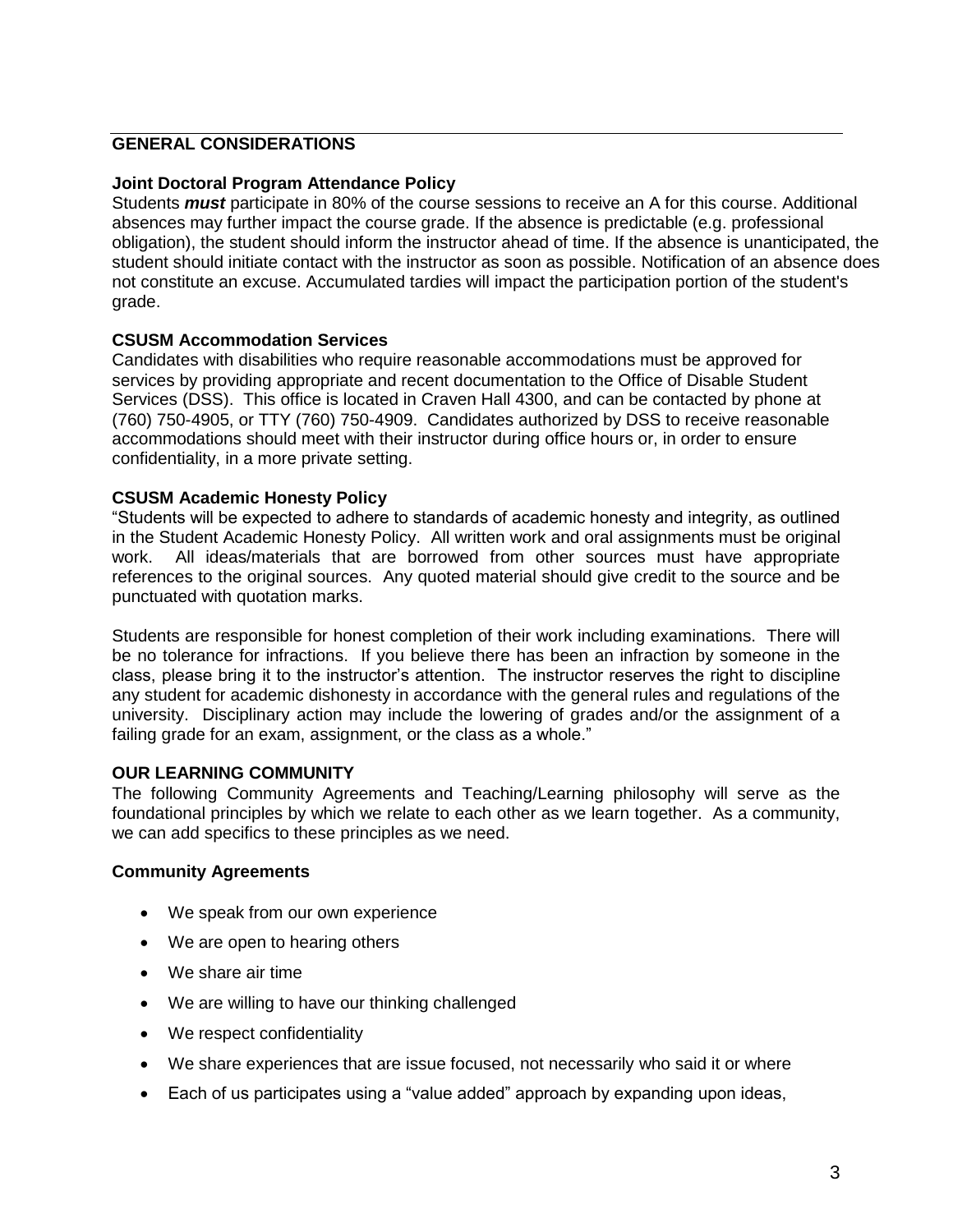providing examples, and/or expressing a different perspective.

## **GRADING STANDARDS** *Grading Scale:*

## **General Evaluation/Feedback Rubric**

| Does not meet standards<br>(B or below)                                                                                                                                                                                                                                                                                                                     | <b>Approaching Standards</b><br>(A-/B+)                                                                                                                                                                                                                                                                                                   | <b>Meets Standards (A)</b>                                                                                                                                                                                                                                                                                                                                                                                                                                                                             |
|-------------------------------------------------------------------------------------------------------------------------------------------------------------------------------------------------------------------------------------------------------------------------------------------------------------------------------------------------------------|-------------------------------------------------------------------------------------------------------------------------------------------------------------------------------------------------------------------------------------------------------------------------------------------------------------------------------------------|--------------------------------------------------------------------------------------------------------------------------------------------------------------------------------------------------------------------------------------------------------------------------------------------------------------------------------------------------------------------------------------------------------------------------------------------------------------------------------------------------------|
| • Includes some of the<br>required elements as<br>delineated in the syllabus<br>• Some components of the<br>assignment are included<br>• Provides a few concrete<br>details of the information<br>required for the assignment<br>• Includes personal<br>viewpoints<br>• Organization hard to<br>follow<br>• Many mechanical errors,<br>including APA format | • Includes required<br>elements as delineated in<br>the syllabus<br>• All components of the<br>assignment are included<br>• Provides concrete details<br>of the information required<br>for the assignment<br>• Includes personal<br>viewpoints<br>• Good organization<br>• Has few, if any,<br>mechanical errors including<br>APA format | • Includes required elements as delineated<br>in the syllabus<br>• All components of the assignment are<br>included<br>• Provides concrete details of the<br>information required for the assignment and<br>makes clear connections to class<br>discussions, readings and activities<br>• Insightful commentary using personal<br>viewpoints supported by current learning<br>• Presents clear and logical organization of<br>thoughts<br>• Has few, if any, mechanical errors<br>including APA format |
| • Hard to read<br>• Little sentence/vocabulary<br>variety                                                                                                                                                                                                                                                                                                   | • Holds interest – is<br>interesting to read<br>$\cdot$ Some<br>sentence/vocabulary variety                                                                                                                                                                                                                                               | . Holds interest - is engaging and thought-<br>provoking to the audience<br>• Uses a sophisticated scholar researcher<br>vocabulary and sentence structure                                                                                                                                                                                                                                                                                                                                             |

## **If you are unable to submit an assignment by the due date, it is your responsibility to contact the instructor before the due date.**

This rubric represents general guidelines we will use to evaluate your work. As a doctoral candidate it is critical that you communicate your ideas through multiple formats. The written word is a powerful demonstrator of your knowledge, skills and disposition. Therefore, we hold high expectations of your performance and we are committed to providing you with useful and meaningful feedback that will support your learning and continued development as an educational leader.

In general, we believe a doctoral student:

- Completes all assignments on time and demonstrates the ability to summarize, analyze, and/or reflect at sophisticated and complex levels.
- Varies sources of information for assignments, demonstrating high degree of effort in pursuing varied perspectives around important educational issues.
- Completes all the reading assignments and develops thoughtful and thorough responses.
- Produces work that reveals a strong commitment to self-discovery and learning.
- Produces work at a highly professional level in terms of both writing and content.
- Develops a high quality presentation, demonstrating significant learning around a contemporary issue.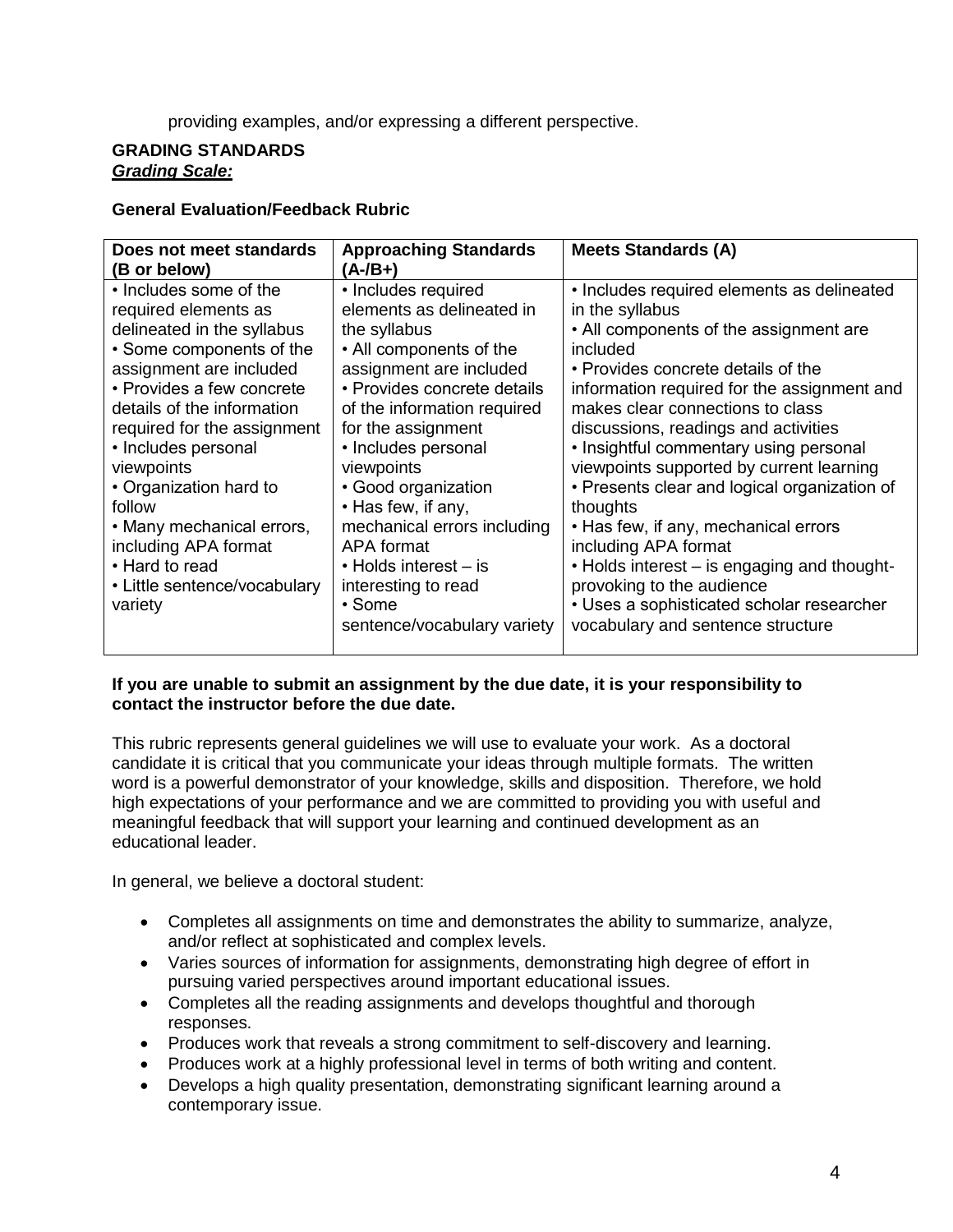- Presents confidently and intelligently, demonstrating effective teaching skills.
- Completes assignments in/out of class with a focus on learning and exploration, pushing him/herself to better understand the profession through quality work.
- Attends every class meeting and is fully engaged during class.
- Pushes him/herself to new understandings by participating in discussions, sharing his/her opinions, and valuing others' perspectives.
- Contributes to the positive environment of the class by respecting all members.

## **COURSE TEXTS AND READINGS**

(6th) edition of *The Publication Manual of the American Psychological Association.*

Cresswell, J.W. (2005) *Educational Research*. Pearson/Merrill Prentice Hall. NJ

On-line articles as provided

## **COURSE REQUIREMENTS**

1.Actively contribute to and participate in class sessions, on line activities and written assignments. On going (50%)

- 2. Annotated Bibliography Due April 28 (20%)
- 4. Literature Review Due May 26 (30%)

## **PREPARATION EXPECTATIONS**

The assignments in this class are designed to take 6 hours each week - 2 hours preparation for each hour of class. The course work is divided into two categories: developing scholarly writing skills and introduction to quantitative research designs. They are both equally important. Readings may be modified by Professor Rosilez based on cohort study areas.